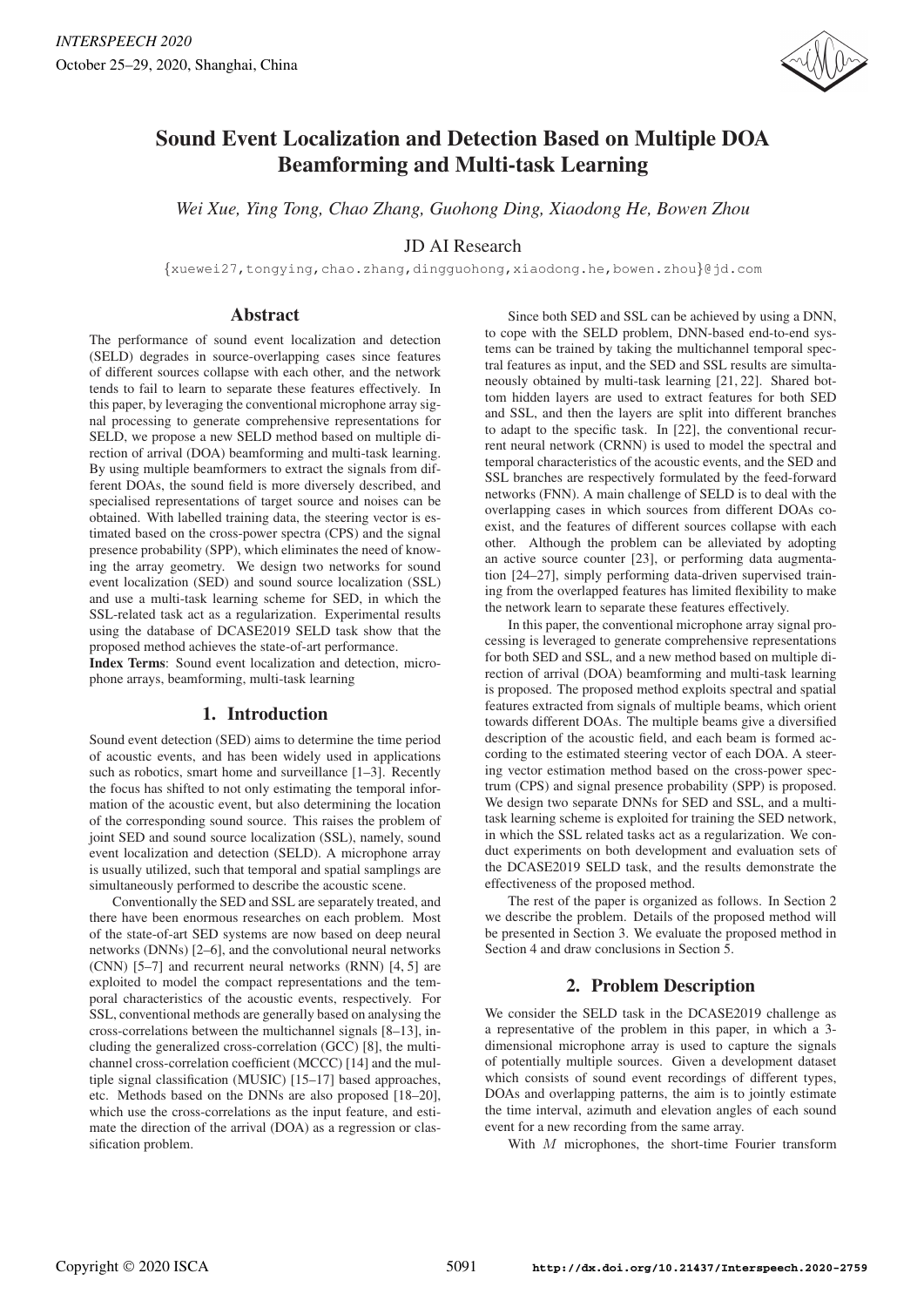(STFT) domain reverberant signal in the  $m$ -th microphone is expressed as

$$
Y_m(t,f) = \sum_{q=1}^{Q} H_{m,q}(f)S_q(t,f) + V_m(t,f), \qquad (1)
$$

where  $t$  and  $f$  are the temporal frame and frequency indexes. respectively, and Q is the maximum number of considered sources. We denote  $S_q(t, f)$  as the STFT-domain signal of the q-th source in the time-frequency (TF) bin  $(t, f)$ , and  $H_{m,q}(f)$ as the frequency-domain room impulse response (RIR) from the q-th source to the m-th microphone.  $V_m(t, f)$  is the noise signal in the m-th microphone which is assumed to be uncorrelated with the source signals.

## 3. Proposed Method

## 3.1. Multiple DOA Beamforming

The microphone array could perform spatial filtering that enhances the target sources and attenuates the inferences, which is beneficial for the SELD task. Although the networks can be expected to learn the spatially-filtered signals from raw multichannel inputs, optimizing and interpreting the learned intermediate representations are not straightforward. It might be possible to first estimate the DOAs of multiple sources, and then conduct SED on the signal from each estimated DOA. However, the error of multi-source DOA estimation could introduce an extra risk to the robust SED.

In this paper, instead of estimating the signal from the DOA of each source, we propose to perform multiple DOA beamforming, which evenly steers the beams towards different DOAs, such that spatially-distribute sources and noise signals can be separated. Along with the multichannel raw observations, the beamformed signals from multiple DOAs provide a richer description of the acoustic environment, and a specialised representation of each source. The signals from source-absent directions can also be regarded as an estimation of the noise field. When using the beamformed signals from multiple DOAs for the DNNs, a better SELD performance can be expected.

In the following of this section, the methods of estimating the steering vector and noise covariance matrix for the beamforming as well as the beamformer design will be introduced.

#### *3.1.1. Steering Vector Estimation*

With the labelled training data, the steering vector for each DOA in the training data can be derived without knowing the geometry of the microphone array.

From the signal model (1), without loss of generality, we assume that the  $q$ -th source is from azimuth and elevation of  $(\theta, \phi)$ , then the  $M \times 1$  steering vector  $\mathbf{A}(\theta, \phi, f)$  for  $(\theta, \phi)$  is defined as

$$
\mathbf{A}(\theta,\phi,f) = [1,\frac{H_{2,q}(f)}{H_{1,q}(f)},\dots,\frac{H_{M,q}(f)}{H_{1,q}(f)}]^T.
$$
 (2)

Given the multichannel labelled data, for each  $(\theta, \phi)$ , a new multichannel signal can be obtained by concatenating all the time intervals that consist of only one source and that the source is from  $(\theta, \phi)$ . Since only one source exists in the multichannel signal, we consistently denote the source index as  $q$  without loss of generality. According to  $(1)$ , the CPS between the  $m$ -th and the  $n$ -th microphones is expressed by

$$
R_{mn}(f) = \mathbb{E}\{Y_m(t,f)Y_n^*(t,f)\}
$$
  
=  $H_{m,q}H_{n,q}^*R_{ss}(f) + \mathbb{E}\{V_m(t,f)V_n^*(t,f)\},$  (3)

where  $R_{ss}(f)$  is the variance of the source signal. If ignoring the noise-related term, the  $m$ -th element of the steering vector can be computed based on the CPS as

$$
A_m(\theta, \phi, f) = \frac{R_{m1}(f)}{R_{11}(f)} = \frac{H_{m,q}H_{1,q}^*R_{ss}(f)}{H_{1,q}H_{1,q}^*R_{ss}(f)} = \frac{H_{m,q}(f)}{H_{1,q}(f)}.
$$
\n(4)

In practice, the CPS is estimated by recursive smoothing as:

$$
\hat{R}_{mn}(t, f) = \alpha(t, f)\hat{R}_{mn}(t - 1, f) + [1 - \alpha(t, f)]Y_m^*(t, f)Y_n(t, f),
$$
\n(5)

where  $0 < \alpha(t, f) < 1$  is a smoothing factor, and  $\ddot{R}_{mn}(f)$ is calculated by averaging the CPS over all frames. In order to reduce the effect of noise in CPS estimation, the smoothing factor is controlled by the SPP  $\rho(t, f)$ , as

$$
\alpha(t, f) = \begin{cases} 1, & \text{if } \rho(t, f) < \kappa_{\text{cps}}; \\ \alpha_y, & \text{otherwise,} \end{cases} \tag{6}
$$

where  $\kappa_{\text{cps}}$  is a threshold determining whether a TF bin is speech/noise-dominated for CPS estimation, and  $\alpha_y$  is the smoothing factor adopted when updating the CPS. It can be seen that the CPS does not update in noise-dominant TF bins when  $\rho(t, f) < \kappa_{\text{cps}}$  and  $\alpha(t, f) = 1$ . The SPP is estimated using the first channel signal based on the method in [28].

## *3.1.2. Noise Covariance Matrix Estimation*

With the SPP, for each utterance, all noise-dominated TF bins are used to estimate the noise covariance matrix  $R_{vv}(f)$ . In the  $f$ -th frequency bin we have

$$
R_{vv}(f) = \frac{1}{T} \sum_{t} \mathbf{y}(t, f) \mathbf{y}^{H}(t, f) w(t, f), \tag{7}
$$

where T is the number of frames of the utterance,  $y(t, f)$  =  $[Y_1(t, f), Y_2(t, f), ..., Y_M(t, f)]^T$  is the  $M \times 1$  signal vector,  $w(t, f)$  equals to one if  $\rho(t, f) < \kappa_{\text{ncm}}$  and zero otherwise.

#### *3.1.3. Beamformer Design*

We utilize multiple MVDR beamformers, which steer the beams towards  $\overrightarrow{P}$  different DOAs, to achieve separation of different source signals. The MVDR beamformer coefficients for each DOA  $(\theta, \phi)$  is computed according to the estimated steering vectors and noise covariance matrix.

As is shown in Fig. 1, the DOAs of the beamformers are chosen as symmetric in elevation and equally spaced in azimuth, since sources are usually more distributed over azimuth.

The output signals from the multiple DOA beamforming are used to extract the features for both SSL and SED, which will be elaborated later in the next two sections.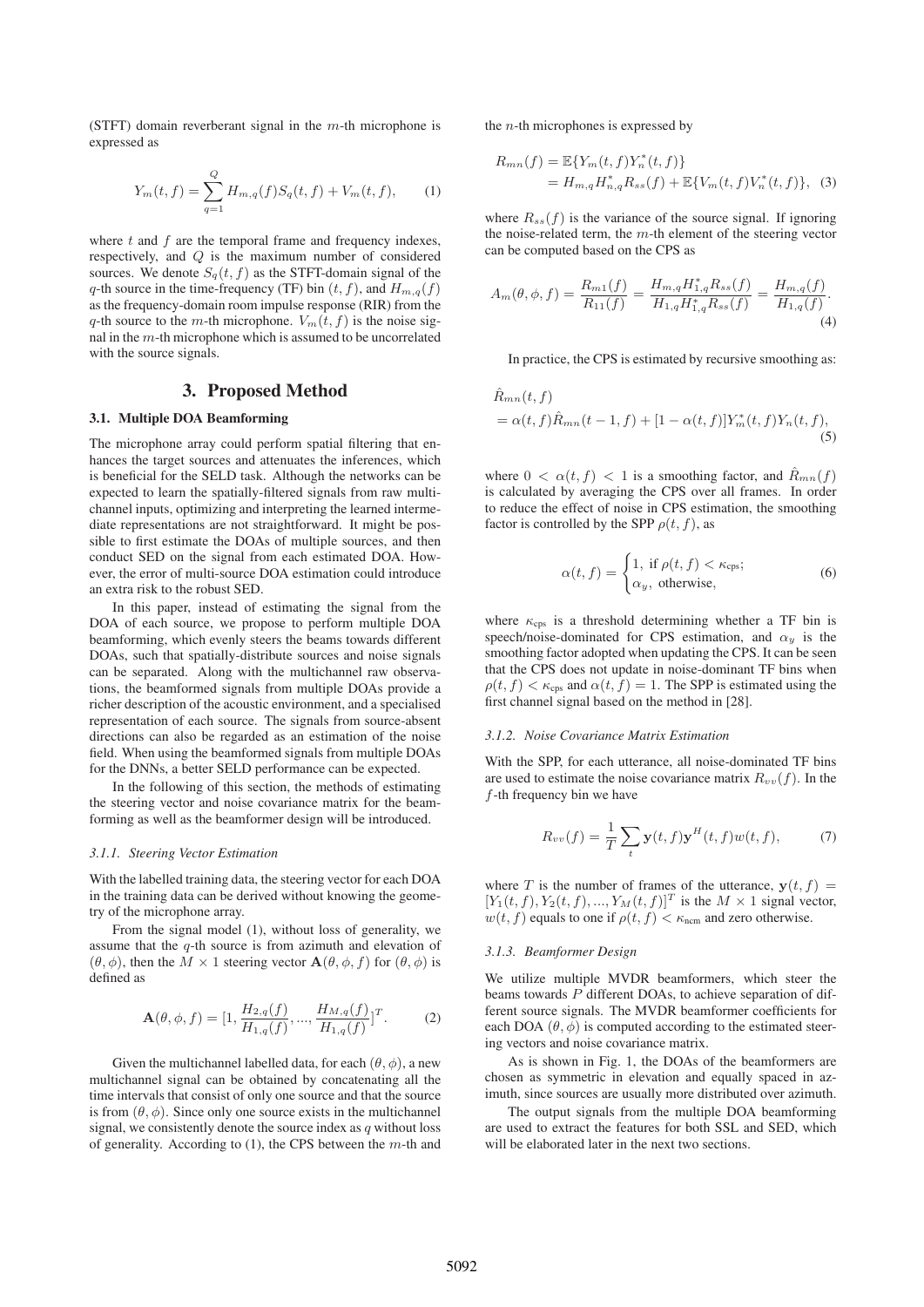

Figure 1: *Beam orientations for multiple DOA beamforming.*

### 3.2. SSL

## *3.2.1. Features*

The DOA of the sound source is closely related to the phase differences and intensity differences between microphones. The phase difference can be expressed by the phase of the CPS. With M microphones, all pairwise  $M(M-1)/2$  CPS are estimated, then in frame  $t$ , a CPS phase feature vector is formed by

$$
\mathbf{r}(t) = [\mathbf{r}_{21}(t), \mathbf{r}_{31}(t), ..., \mathbf{r}_{M(M-1)}(t)]^T, \tag{8}
$$

where  $\mathbf{r}_{mn}(t)=[\angle R_{nm}(t, 1), ..., \angle R_{nm}(t, F)]$ , and F is the number of frequency bins.  $\angle R_{nm}(t, f)$  computes the phase angle of  $R_{nm}(t, f)$  within the range  $(-\pi, \pi]$ . Here a small constant smoothing factor 0.2 is adopted in (5) to increase the tracking speed of SSL.

The multichannel raw observations and the signals from multiple DOA beamforming are jointly used to compute the intensity differences. By steering towards different DOAs, the augmented multiple DOA beamforming outputs give a more comprehensive sampling of the intensity distribution of the sound field. In each frame, the intensity of each signal is computed by averaging the power densities over all TF bins within the  $[-5, 5]$  context window. An  $(M + P) \times 1$  frame-wise normalized intensity feature vector is obtained by gathering the intensities of all signals, and normalizing the vector such that the minimum and maximum elements of the vector are 0 and 1, respectively.

## *3.2.2. Architectures*

We formulate the SSL as a classification problem, and each class represents a candidate DOA that has appeared in the training data. Based on the phase and intensity difference features, the network structure for SSL is depicted in Fig. 2 (a). Since the CPS phase features span over the whole frequency range, CNN is adopted to extract a compacted representation. The compacted feature from CNN and the intensity feature vector are then concatenated and sent into the gated recurrent units (GRU) based layers, such that the temporal evolution of the acoustic events are taken into account. Finally linear layers with sigmoid activations in the output layer are used to project the hidden units to the DOA label, under the binary cross-entropy optimization criterion. Both CNN layers and GRU layers are composed of several CNN and GRU blocks with architectures illustrated in the Fig. 2 (c) and (d), respectively.

## 3.3. Multi-task Learning for SED

#### *3.3.1. Features*

We design a separate network for SED. The features for the SED network consist of two parts: a) the  $(M + P)$ -channel



Figure 2: *Network Architectures for SSL and SED. (a) SSL Network; (b) SED Network; (c) CNN block; (d) GRU block.*

Log-Mel features of the multichannel observations as well as the multiple-DOA beamforming outputs; b) the CPS phase features used for the SSL network, which contain the spatial information. Since the Log-Mel features could indicate the level difference between channels, the intensity features used for SSL are excluded. It should be noted that the DOA is not related to the explicit spectral information of the signal, thus the Log-Mel features are not exploited for SSL in the previous section.

### *3.3.2. Architectures*

A multi-task learning based network architecture for SED is shown in Fig. 2 (b). The network has a similar lower-layer structure with the SSL network, except that the CNN is also used to extract hidden representations from the Log-Mel features. Since the spatially distributed sound events could be temporally overlapped, in order to integrate the spatial discrimination capability into the network, a triple-task learning scheme is developed, which forces the network to predict the DOA of different sources, and serves as regularization for the SED target. The SED is solved as a classification problem, and both regression-based and classification-based targets are adopted for SSL, since empirical studies show that keeping both SSL targets outperforms utilizing either one of them. The optimization criteria for DOA regression and SED classification are mean square error and binary cross-entropy, respectively. The target for the regression based SSL is a  $2Q \times 1$  vector whose elements are the azimuths and elevations of the Q sources.

We note that when only the SSL network is used for DOA estimation, there is an ambiguity of assigning the DOA to the correct source in overlapping scenarios. The regression based DOA estimation helps to solve the problem by providing an anchor point for each source. In addition, although the SSL targets are included in the SED network, the SSL network is still needed since the spectral features for the SED network could impose a negative effect on SSL.

With the SED and SSL networks, the SELD is solved by a) detecting sound events, b) estimating the DOA of each event by using the SSL network, with the regression based SSL results from the SED network as anchor points in the overlapping cases.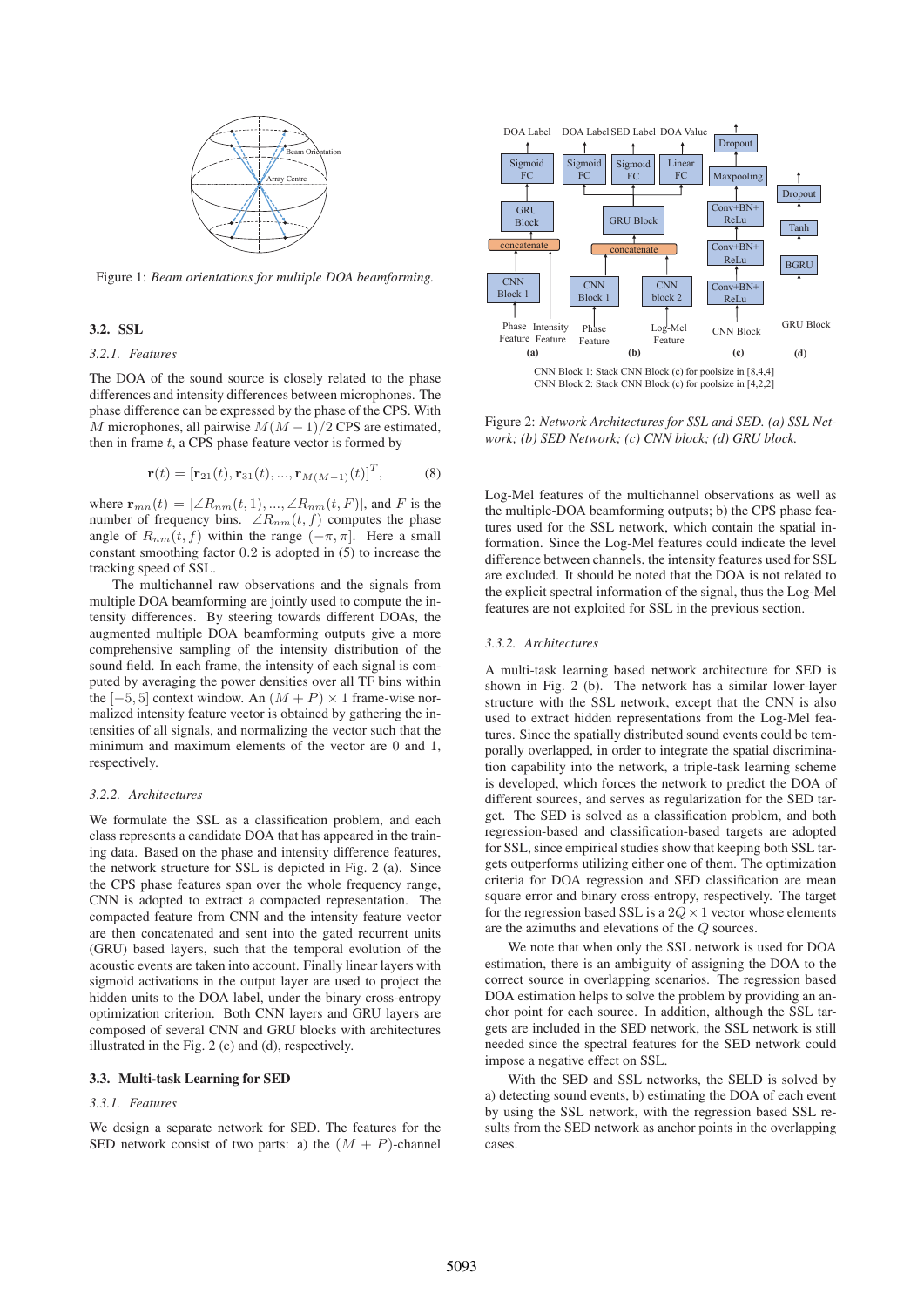# 4. Evaluation

## 4.1. Data and Experimental Setup

The dataset of the DCASE2019 SELD task, which is recorded using a four-channel spherical microphone array, is for evaluation. The dataset consists of a 400-utterance development set and a 100-utterance evaluation set, and the development set is further divided into four 100-utterance cross-validation splits to facilitate training. Each utterance is sampled at 48 kHz, and has a fixed duration of one minute. Eleven types of acoustic events are included, and up to  $Q = 2$  events appear simultaneously. The azimuths and the elevations of the sound sources are distributed within the range of  $[-180^\circ, 170^\circ]$  and  $[-40^\circ, 40^\circ]$ , respectively, all with a 10 $\degree$  increment, thus totally  $36 \times 9 = 324$ DOAs are included in the dataset.

The STFT is conducted with a frame length of 2048 samples and the hop size is 960 samples, resulting 3000 frames for each one-minute utterance. Only the lower 512 frequency bins are used. Eight target directions are chosen for multiple DOA beamforming, whose two elevations are in  $\{-20^\circ, 20^\circ\}$ and four azimuths are in  $\{-170^\circ, -80^\circ, 10^\circ, 100^\circ\}$ , respectively. The 96-dimension Log-Mel features for SED are extracted from the STFT spectrum. In the implementation, we set  $\kappa_{\rm cps} = 0.6$ ,  $\kappa_{\rm ncm} = 0.3$  and  $\alpha_y = 0.9$ . The network configurations of the proposed method is summarized in Fig. 2 (e). For the SED network, the loss functions of SED classification, DOA regression and DOA classification are combined with a weight of [1, 50, 50] for joint optimization. In the training stage, the development data is augmented by speed perturbation with perturbation factors of 0.9 and 1.1 to improve the generalization ability of the trained models.

Four metrics are used for evaluation, which are the F-score and error rate (ER) for SED, and the DOA error (in degree) and frame recall (FR) for SSL. An SELD score is calculated based on the above four metrics to provide an overall evaluation of the SELD performance, as

$$
SELD score = \frac{ER + DOA Error/180 + (2 - F-score - FR)}{4}
$$

### 4.2. Results

The proposed method (Triple-task  $+BF$ ) is compared with the baseline system [22] and the systems from top two systems of the DCASE2019 challenge SELD task [23, 29]. To examine the effectiveness of multiple-DOA beamforming and multi-task learning, two variations of the proposed method, which respectively use only the multichannel signals for feature extraction (Triple-task), and exploit only the SED classification & DOA regression task for the SED network (Dual-task + BF), are taken for comparison.

The performances of different systems are summarized in Table 1 and Table 2. The results on the development set show that the propose method substantially outperforms the baseline method, and achieves the better SELD score than the top systems of the DCASE2019 challenge. The proposed method performs best on SED, and yields SSL results comparable with the methods in [23]. Compared with the "Triple-task learning" system, the proposed method achieves a relative reductions of 38.3% on SED ER and 34.5% on DOA error, which clearly shows that the richer description of the sound field provided by multiple-DOA beamforming is helpful to both SED and SSL. In addition, we notice that the triple-task learning scheme performs better than the dual-task learning counterpart, by adopting a more strict regularization for SED. We should note that al-

Table 1: *Performances on the DCASE 2019 SELD dev set*

| System                     | ER       | F-score | DOA          | FR    | <b>SELD</b> score |
|----------------------------|----------|---------|--------------|-------|-------------------|
| <b>DCASE Baseline [22]</b> | 34.0%    | 79.9%   | $28.5^\circ$ | 85.4% | 21.1%             |
| Method in [23]             | 14.0%    | 89.3%   | $57^\circ$   | 95.6% | 8.1%              |
| Method in [29]             | 13.0%    | 92.8%   | $67^\circ$   | 90.8% | 8.3%              |
| Triple-task                | $15.4\%$ | 87.6%   | $8.1^\circ$  | 86.4% | 11.5%             |
| $Dual-task + BF$           | 13.0%    | 92.2%   | $7.4^\circ$  | 89.9% | 8.8%              |
| Triple-task $+BF$          | 9.5%     | 94.1%   | $5.3^\circ$  | 93.1% | 6.3%              |

Table 2: *Performances on the DCASE 2019 SELD eval set*

| System              | ER       | F-score  | DOA          | FR    | <b>SELD</b> score |
|---------------------|----------|----------|--------------|-------|-------------------|
| DCASE Baseline [22] | 28.0%    | 85.4%    | $24.6^\circ$ | 85.7% | 24.5%             |
| Method in [23]      | 8.0%     | 94.7%    | $3.7^\circ$  | 96.8% | 4.6%              |
| Method in [29]      | 8.0%     | 95.5%    | $55^{\circ}$ | 92.2% | 5.8%              |
| Triple-task         | $10.4\%$ | 90.7%    | $6.1^\circ$  | 89.7% | 8.3%              |
| Dual-task $+BF$     | $9.0\%$  | 91.9%    | $55^{\circ}$ | 90.9% | 7.3%              |
| Triple-task $+BF$   | 5.6%     | $96.9\%$ | $3.7^\circ$  | 95.5% | $3.8\%$           |

though separate SSL and SED networks are used, a better SED could improve the SSL performance by increasing the frame recall. By analysing the results on the evaluation set, similar conclusions can be drawn.



Figure 3: *Illustration of the SELD performance of the proposed system in overlapping conditions.*

Fig. 3 displays the SELD performance of the proposed method on one utterance. We can observe that for almost all cases the proposed system can yield both accurate and stable SED and SSL estimates.

## 5. Conclusions

We propose an SELD method which leveraged the conventional microphone array signal processing techniques. Multiple-DOA beamforming is used to achieve signal separation and provides a diversified description of the sound field. Based on the CPS and SPP, the steering vector for each DOA is computed and is used to design beamformers for multiple DOAs. A triple-task learning scheme is used, which uses both the regression and classification based SSL criterion to regularize the SED network. The effectiveness of the proposed method is demonstrated by the experiments on the dataset of DCASE2019 challenge SELD task.